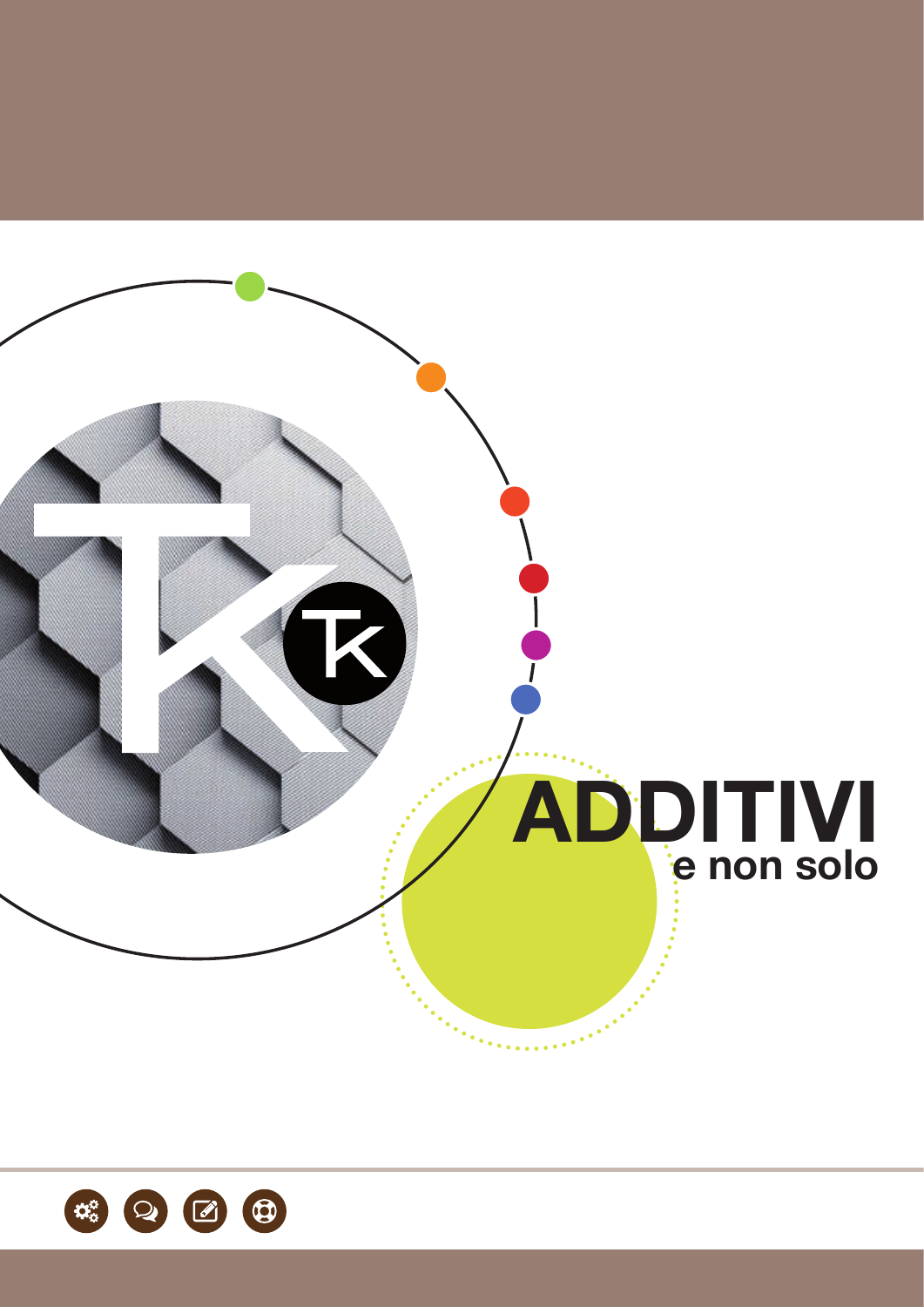

ENOMINAZIONE: CODIF **TIPOLOGIA** 

**TEMAD ANTIBLOCK** in base alla formulazione ADDITIVO ANTIBLOCKING

NAME: CODE: **TYPOLOGY** 

**TEMAD ANTIBLOCK** according to the formulation ANTIBLOCKING ADDITIVE

DESCRIZIONE DEL PRODOTTO:



Il TEMAD ANTIBLOK è una combinazione sinergica a base di silici naturali dispersi in base universale ad una concentrazione del 50%. Il suo scopo è impedire l'adesione del manufatto, durante la fase di estrusione, aumentando lo scorrimento con relativo incremento della produttività. Durante lo stoccaggio del prodotto finito ne favorisce l'apertura dei sacchetti e/o il distacco in senso verticale di manufatti sovrapposti. Alcuni antiblocking fungono anche da scivolanti Slip. Il TEMAD ANTIBLOK (cod. 100122) è un prodotto Atossico DMI/CEE FDA/USA, idoneo per la produzione di film LD PE, HD PE senza alterare la trasparenza.

PRODUCT DESCRIPTION: *TEMAD ANTIBLOK is a synergistic combination based on natural silicas dispersed on a universal basis at a concentration of 50%. Antiblocking additives have the purpose of preventing manufactured articles from getting stuck during the extrusion phase, increasing the flow factor with relative increase in productivity. During storage, it facilitates*  the opening of the finished product's bags and/or the detachment in the vertical direction of overlaid manufactured *items. Some antiblocking additives also function as slip additives. TEMAD ANTIBLOK is a non-toxic DMI / EEC FDA / USA product, suitable for the production of LD PE/HD PE films, without altering the transparency.*

MODALITÀ DI UTILIZZO:

L'impiego consigliato varia dall'1% fino a punte massime del 5%

WAY OF USE:

*The recommended use varies from 1% to maximum peaks of 5%.*